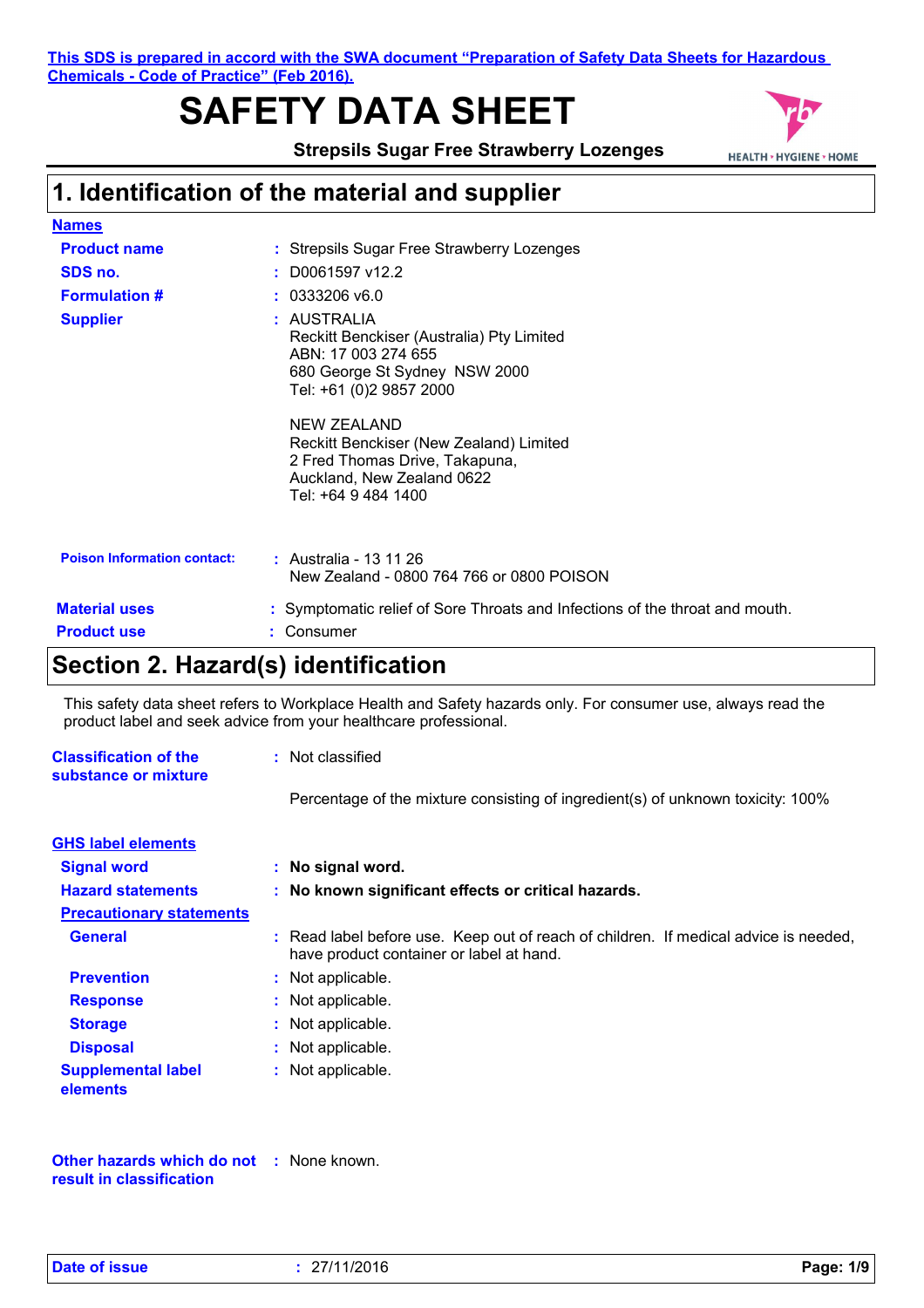## **Section 3. Composition and ingredient information**

#### **Substance/mixture :**

: Mixture Contains: Lozenges, each containing small amounts of weak acid, antibacterial agents, local anaesthetic, flavouring and colouring agents in sugar/ glucose or isomalt/lycasin base.

Each lozenge contains: Dichlorobenzyl alcohol (1.2mg); Amylmetacresol (600µg)

 **Other Non-hazardous ingredients to 100%**

**Occupational exposure limits, if available, are listed in Section 8.**

### **Section 4. First aid measures**

### **Description of necessary first aid measures**

| <b>Eye contact</b>  | : Immediately flush eyes with plenty of water, occasionally lifting the upper and lower<br>eyelids. Check for and remove any contact lenses. Get medical attention if irritation<br>occurs.                                                                                                                                                               |
|---------------------|-----------------------------------------------------------------------------------------------------------------------------------------------------------------------------------------------------------------------------------------------------------------------------------------------------------------------------------------------------------|
| <b>Inhalation</b>   | : Remove victim to fresh air and keep at rest in a position comfortable for breathing.<br>Get medical attention if symptoms occur.                                                                                                                                                                                                                        |
| <b>Skin contact</b> | : Flush contaminated skin with plenty of water. Remove contaminated clothing and<br>shoes. Get medical attention if symptoms occur.                                                                                                                                                                                                                       |
| <b>Ingestion</b>    | : Wash out mouth with water. Remove victim to fresh air and keep at rest in a<br>position comfortable for breathing. If material has been swallowed and the exposed<br>person is conscious, give small quantities of water to drink. Do not induce vomiting<br>unless directed to do so by medical personnel. Get medical attention if symptoms<br>occur. |

### **Most important symptoms/effects, acute and delayed**

| <b>Potential acute health effects</b> |                                                                                                                                |
|---------------------------------------|--------------------------------------------------------------------------------------------------------------------------------|
| <b>Eye contact</b>                    | : No known significant effects or critical hazards.                                                                            |
| <b>Inhalation</b>                     | : No known significant effects or critical hazards.                                                                            |
| <b>Skin contact</b>                   | : No known significant effects or critical hazards.                                                                            |
| <b>Ingestion</b>                      | : No known significant effects or critical hazards.                                                                            |
| <b>Over-exposure signs/symptoms</b>   |                                                                                                                                |
| <b>Eye contact</b>                    | : No specific data.                                                                                                            |
| <b>Inhalation</b>                     | : No specific data.                                                                                                            |
| <b>Skin contact</b>                   | : No specific data.                                                                                                            |
| <b>Ingestion</b>                      | : No specific data.                                                                                                            |
|                                       | Indication of immediate medical attention and special treatment needed, if necessary                                           |
| <b>Notes to physician</b>             | : Treat symptomatically. Contact poison treatment specialist immediately if large<br>quantities have been ingested or inhaled. |
| <b>Specific treatments</b>            | : No specific treatment.                                                                                                       |

**Protection of first-aiders :** No action shall be taken involving any personal risk or without suitable training.

### **See toxicological information (Section 11)**

## **Section 5. Firefighting measures**

| <b>Extinguishing media</b>             |                                                                 |
|----------------------------------------|-----------------------------------------------------------------|
| <b>Suitable extinguishing</b><br>media | : Use an extinguishing agent suitable for the surrounding fire. |
| Unsuitable extinguishing<br>media      | : None known.                                                   |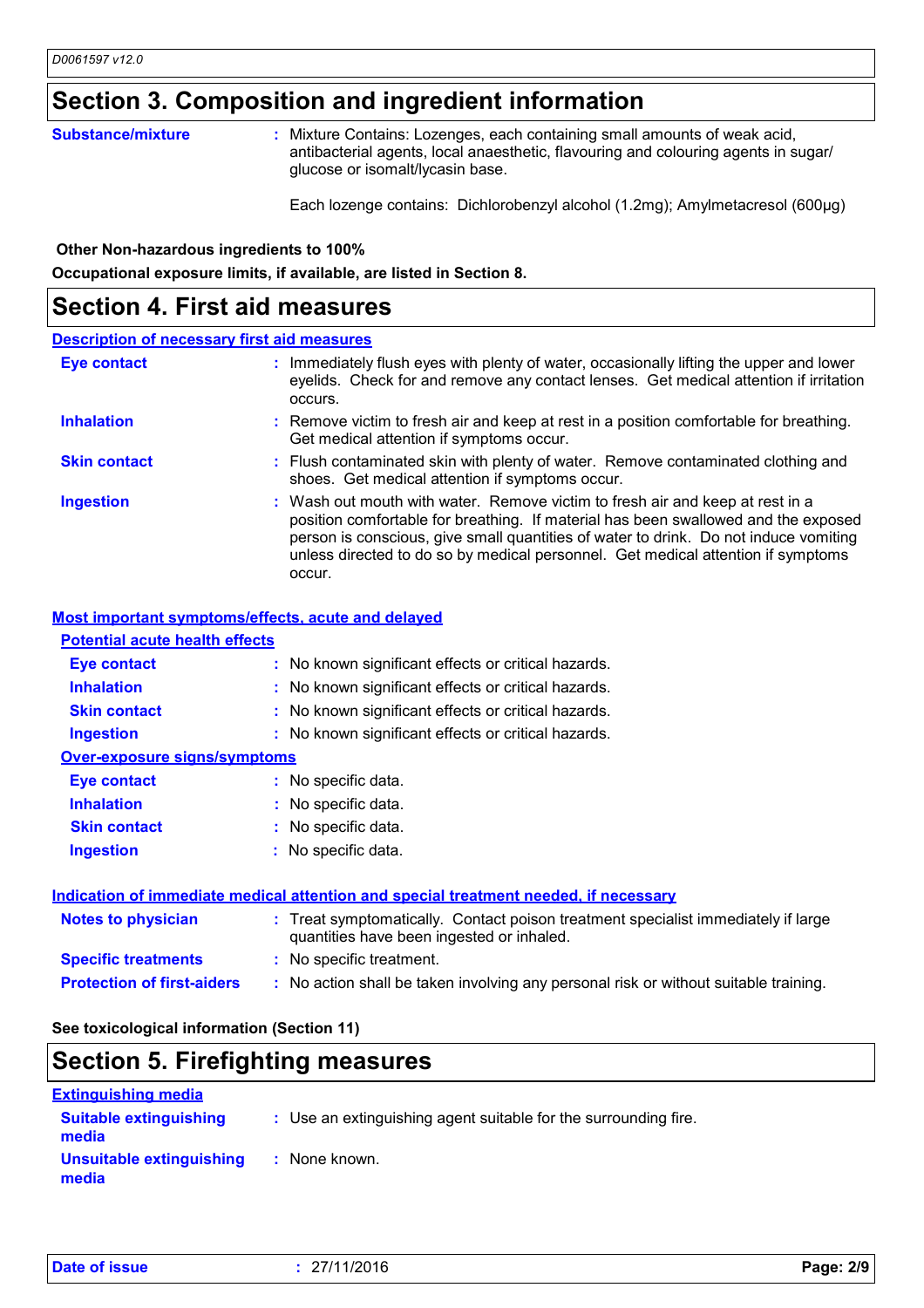# **Section 5. Firefighting measures**

| <b>Specific hazards arising</b><br>from the chemical     | : No specific fire or explosion hazard.                                                                                                                                                             |
|----------------------------------------------------------|-----------------------------------------------------------------------------------------------------------------------------------------------------------------------------------------------------|
| <b>Hazardous thermal</b><br>decomposition products       | : Decomposition products may include the following materials:<br>carbon dioxide<br>carbon monoxide                                                                                                  |
| <b>Special protective actions</b><br>for fire-fighters   | : Promptly isolate the scene by removing all persons from the vicinity of the incident if<br>there is a fire. No action shall be taken involving any personal risk or without<br>suitable training. |
| <b>Special protective</b><br>equipment for fire-fighters | : Fire-fighters should wear appropriate protective equipment and self-contained<br>breathing apparatus (SCBA) with a full face-piece operated in positive pressure<br>mode.                         |

## **Section 6. Accidental release measures**

|                                                      | <b>Personal precautions, protective equipment and emergency procedures</b>                                                                                                                                                                                                         |
|------------------------------------------------------|------------------------------------------------------------------------------------------------------------------------------------------------------------------------------------------------------------------------------------------------------------------------------------|
| For non-emergency<br>personnel                       | : No action shall be taken involving any personal risk or without suitable training.<br>Evacuate surrounding areas. Keep unnecessary and unprotected personnel from<br>entering. Do not touch or walk through spilt material. Put on appropriate personal<br>protective equipment. |
| For emergency responders                             | : If specialised clothing is required to deal with the spillage, take note of any<br>information in Section 8 on suitable and unsuitable materials. See also the<br>information in "For non-emergency personnel".                                                                  |
| <b>Environmental precautions</b>                     | : Avoid dispersal of spilt material and runoff and contact with soil, waterways, drains<br>and sewers. Inform the relevant authorities if the product has caused environmental<br>pollution (sewers, waterways, soil or air).                                                      |
| Methods and material for containment and cleaning up |                                                                                                                                                                                                                                                                                    |

| <b>Small spill</b> | : Move containers from spill area. Vacuum or sweep up material and place in a<br>designated, labelled waste container. Dispose of via a licensed waste disposal<br>contractor.                                                                                                                                                                       |
|--------------------|------------------------------------------------------------------------------------------------------------------------------------------------------------------------------------------------------------------------------------------------------------------------------------------------------------------------------------------------------|
| <b>Large spill</b> | : Move containers from spill area. Prevent entry into sewers, water courses,<br>basements or confined areas. Vacuum or sweep up material and place in a<br>designated, labelled waste container. Dispose of via a licensed waste disposal<br>contractor. Note: see Section 1 for emergency contact information and Section 13<br>for waste disposal. |

**See Section 1 for emergency contact information.**

**See Section 8 for information on appropriate personal protective equipment. See Section 13 for additional waste treatment information.**

# **Section 7. Handling and storage**

| <b>Precautions for safe handling</b>                                             |                                                                                                                                                                                                                                                                                                                                                                                                                                                                                                                |           |
|----------------------------------------------------------------------------------|----------------------------------------------------------------------------------------------------------------------------------------------------------------------------------------------------------------------------------------------------------------------------------------------------------------------------------------------------------------------------------------------------------------------------------------------------------------------------------------------------------------|-----------|
| <b>Protective measures</b>                                                       | : Put on appropriate personal protective equipment (see Section 8).                                                                                                                                                                                                                                                                                                                                                                                                                                            |           |
| <b>Advice on general</b><br>occupational hygiene                                 | : Eating, drinking and smoking should be prohibited in areas where this material is<br>handled, stored and processed. Workers should wash hands and face before<br>eating, drinking and smoking. Remove contaminated clothing and protective<br>equipment before entering eating areas. See also Section 8 for additional<br>information on hygiene measures.                                                                                                                                                  |           |
| <b>Conditions for safe storage,</b><br>including any<br><b>incompatibilities</b> | : Store in accordance with local regulations. Store in original container protected<br>from direct sunlight in a dry, cool and well-ventilated area, away from incompatible<br>materials (see Section 10) and food and drink. Keep container tightly closed and<br>sealed until ready for use. Containers that have been opened must be carefully<br>resealed and kept upright to prevent leakage. Do not store in unlabelled containers.<br>Use appropriate containment to avoid environmental contamination. |           |
| Date of issue                                                                    | : 27/11/2016                                                                                                                                                                                                                                                                                                                                                                                                                                                                                                   | Page: 3/9 |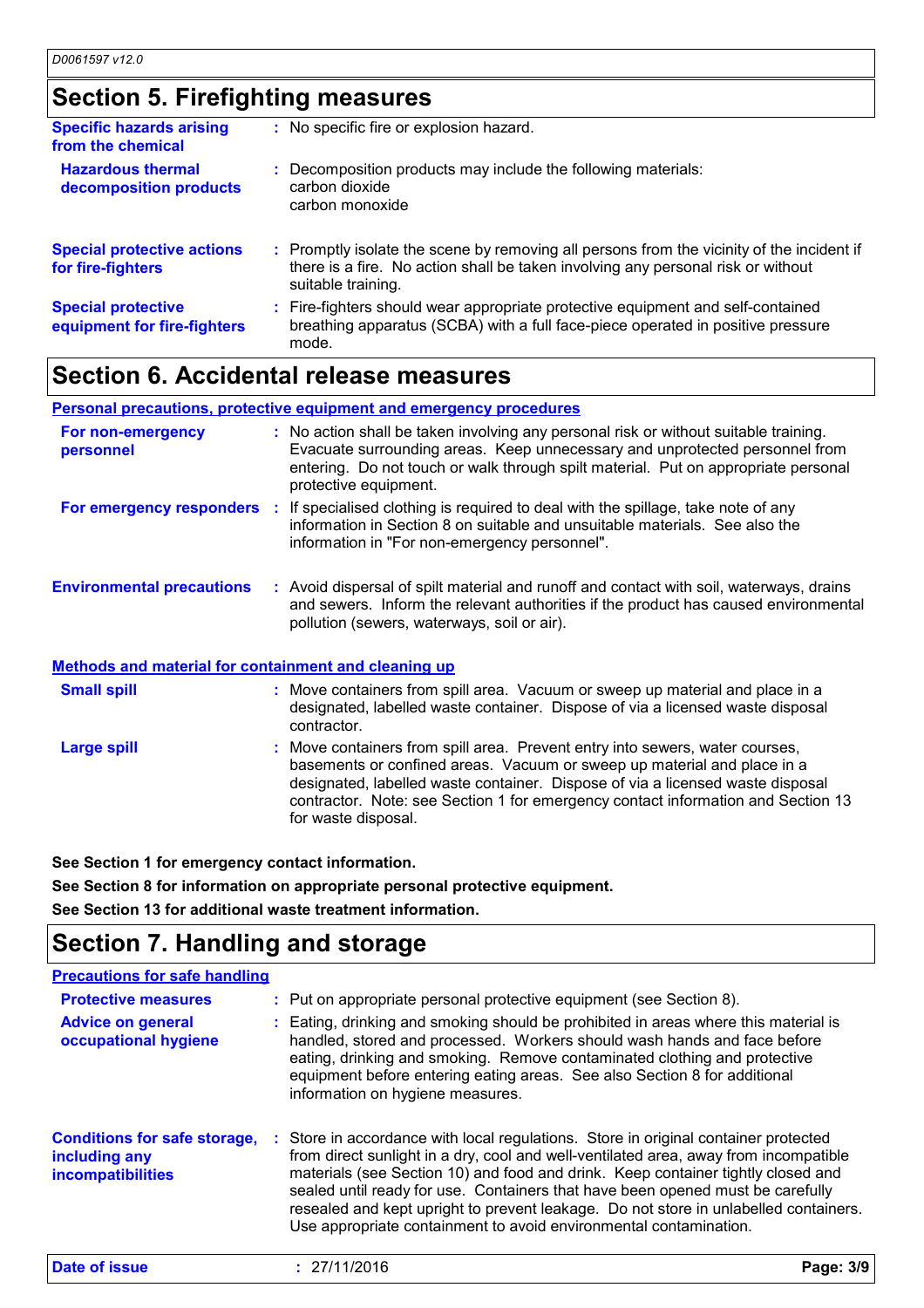# **Section 8. Exposure controls and personal protection**

| <b>Control parameters</b>                         |                                                                                                                                                                                                                                                                                                                                                                                                   |
|---------------------------------------------------|---------------------------------------------------------------------------------------------------------------------------------------------------------------------------------------------------------------------------------------------------------------------------------------------------------------------------------------------------------------------------------------------------|
| <b>Australia</b>                                  |                                                                                                                                                                                                                                                                                                                                                                                                   |
| <b>Occupational exposure limits</b>               |                                                                                                                                                                                                                                                                                                                                                                                                   |
| None.                                             |                                                                                                                                                                                                                                                                                                                                                                                                   |
| <b>New Zealand</b>                                |                                                                                                                                                                                                                                                                                                                                                                                                   |
| <b>Occupational exposure limits</b>               | : No exposure standard allocated.                                                                                                                                                                                                                                                                                                                                                                 |
| <b>Appropriate engineering</b><br><b>controls</b> | : Good general ventilation should be sufficient to control worker exposure to airborne<br>contaminants.                                                                                                                                                                                                                                                                                           |
| <b>Environmental exposure</b><br>controls         | : Emissions from ventilation or work process equipment should be checked to ensure<br>they comply with the requirements of environmental protection legislation. In some<br>cases, fume scrubbers, filters or engineering modifications to the process<br>equipment will be necessary to reduce emissions to acceptable levels.                                                                   |
| <b>Individual protection measures</b>             |                                                                                                                                                                                                                                                                                                                                                                                                   |
| <b>Hygiene measures</b>                           | : Wash hands, forearms and face thoroughly after handling chemical products, before<br>eating, smoking and using the lavatory and at the end of the working period.<br>Appropriate techniques should be used to remove potentially contaminated clothing.<br>Wash contaminated clothing before reusing. Ensure that eyewash stations and<br>safety showers are close to the workstation location. |
| <b>Eye/face protection</b>                        | : Safety eyewear complying with an approved standard should be used when a risk<br>assessment indicates this is necessary to avoid exposure to liquid splashes, mists,<br>gases or dusts. If contact is possible, the following protection should be worn,<br>unless the assessment indicates a higher degree of protection: safety glasses with<br>side-shields.                                 |
| <b>Skin protection</b>                            |                                                                                                                                                                                                                                                                                                                                                                                                   |
| <b>Hand protection</b>                            | Chemical-resistant, impervious gloves complying with an approved standard should<br>be worn at all times when handling chemical products if a risk assessment indicates<br>this is necessary.                                                                                                                                                                                                     |
| <b>Body protection</b>                            | : Personal protective equipment for the body should be selected based on the task<br>being performed and the risks involved and should be approved by a specialist<br>before handling this product.                                                                                                                                                                                               |
| <b>Other skin protection</b>                      | : Appropriate footwear and any additional skin protection measures should be<br>selected based on the task being performed and the risks involved and should be<br>approved by a specialist before handling this product.                                                                                                                                                                         |
| <b>Respiratory protection</b>                     | : Based on the hazard and potential for exposure, select a respirator that meets the<br>appropriate standard or certification. Respirators must be used according to a<br>respiratory protection program to ensure proper fitting, training, and other important<br>aspects of use.                                                                                                               |
|                                                   |                                                                                                                                                                                                                                                                                                                                                                                                   |

# **Section 9. Physical and chemical properties**

| Appearance                       |    |                    |
|----------------------------------|----|--------------------|
| <b>Physical state</b>            |    | $:$ Solid.         |
| <b>Colour</b>                    |    | Pink               |
| <b>Odour</b>                     |    | Characteristic.    |
| <b>Odour threshold</b>           | м. | Not available.     |
| рH                               | t. | Not available.     |
| <b>Melting point</b>             |    | $:$ Not available. |
| <b>Boiling point</b>             | t. | Not available.     |
| <b>Flash point</b>               |    | Not available.     |
| <b>Evaporation rate</b>          |    | $:$ Not available. |
| <b>Flammability (solid, gas)</b> |    | Not available.     |
|                                  |    |                    |

**Appearance**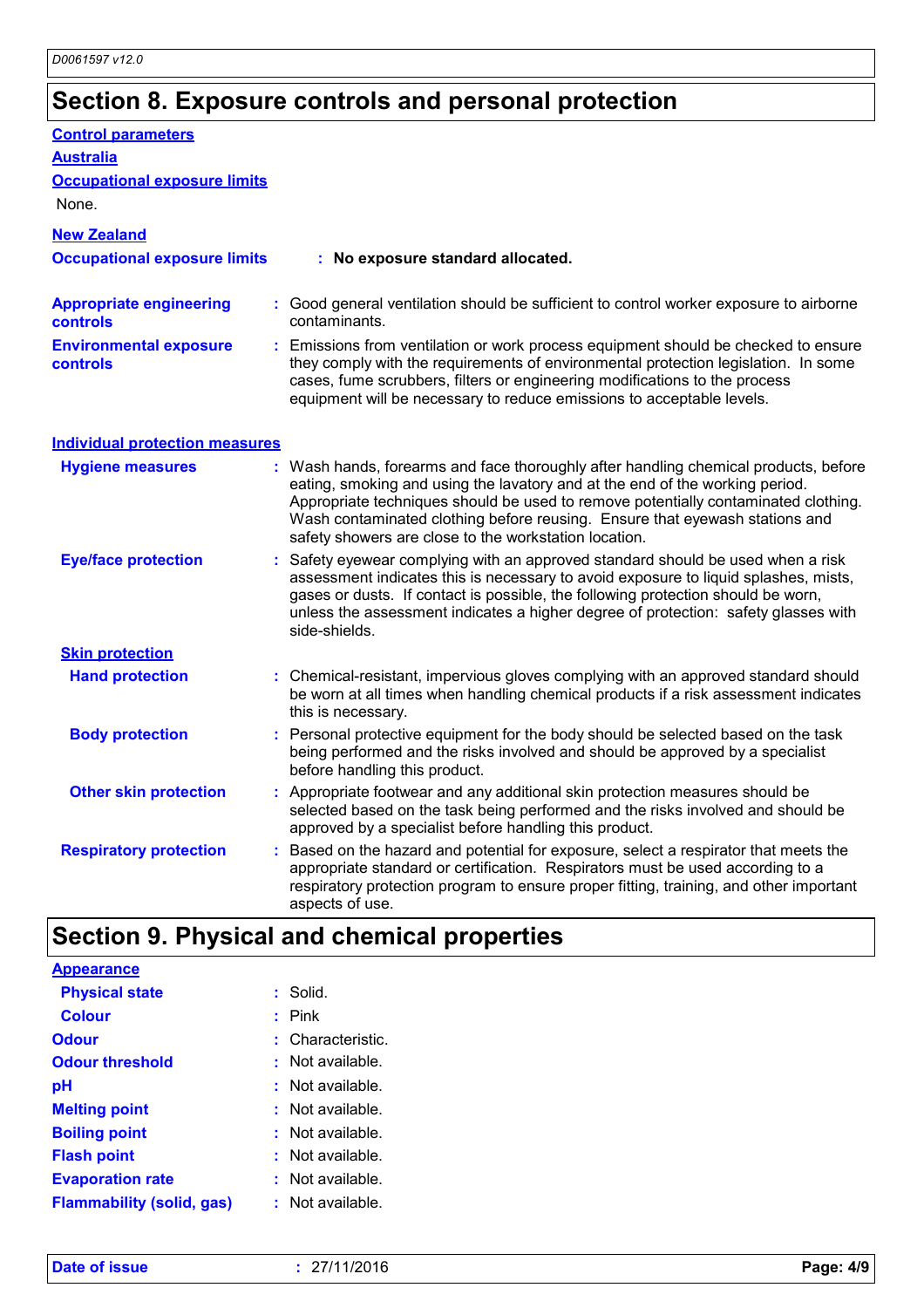# **Section 9. Physical and chemical properties**

| Lower and upper explosive<br>(flammable) limits   | $:$ Not available.                                                     |
|---------------------------------------------------|------------------------------------------------------------------------|
| <b>Vapour pressure</b>                            | $:$ Not available.                                                     |
| <b>Vapour density</b>                             | : Not available.                                                       |
| <b>Relative density</b>                           | $:$ Not available.                                                     |
| <b>Solubility</b>                                 | : Easily soluble in the following materials: cold water and hot water. |
| <b>Solubility in water</b>                        | : Not available.                                                       |
| <b>Partition coefficient: n-</b><br>octanol/water | $:$ Not available.                                                     |
| <b>Auto-ignition temperature</b>                  | $:$ Not available.                                                     |
| <b>Decomposition temperature</b>                  | $:$ Not available.                                                     |
| <b>Viscosity</b>                                  | : Not available.                                                       |
| Flow time (ISO 2431)                              | : Not available.                                                       |

## **Section 10. Stability and reactivity**

| <b>Hazardous decomposition</b><br>products          | : Under normal conditions of storage and use, hazardous decomposition products<br>should not be produced. |
|-----------------------------------------------------|-----------------------------------------------------------------------------------------------------------|
| Incompatible materials                              | : No specific data.                                                                                       |
| <b>Conditions to avoid</b>                          | : No specific data.                                                                                       |
| <b>Possibility of hazardous</b><br><b>reactions</b> | : Under normal conditions of storage and use, hazardous reactions will not occur.                         |
| <b>Chemical stability</b>                           | : The product is stable.                                                                                  |
| <b>Reactivity</b>                                   | : No specific test data related to reactivity available for this product or its ingredients.              |

## **Section 11. Toxicological information**

### **Information on toxicological effects**

| <b>Date of issue</b>                        | : 27/11/2016                                                        | Page: 5/9 |
|---------------------------------------------|---------------------------------------------------------------------|-----------|
| <b>Conclusion/Summary</b>                   | : Based on available data, the classification criteria are not met. |           |
| <b>Mutagenicity</b><br>Not available.       |                                                                     |           |
| <b>Respiratory</b>                          | Based on available data, the classification criteria are not met.   |           |
|                                             |                                                                     |           |
| <b>Conclusion/Summary</b><br><b>Skin</b>    | : Based on available data, the classification criteria are not met. |           |
| <b>Sensitisation</b><br>Not available.      |                                                                     |           |
| <b>Respiratory</b>                          | Based on available data, the classification criteria are not met.   |           |
| <b>Eyes</b>                                 | Information is based on toxicity test result of a similar product.  |           |
| <b>Skin</b>                                 | : Based on available data, the classification criteria are not met. |           |
| Not available.<br><b>Conclusion/Summary</b> |                                                                     |           |
| <b>Irritation/Corrosion</b>                 |                                                                     |           |
| <b>Conclusion/Summary</b>                   | : Based on available data, the classification criteria are not met. |           |
| <b>Acute toxicity</b><br>Not available.     |                                                                     |           |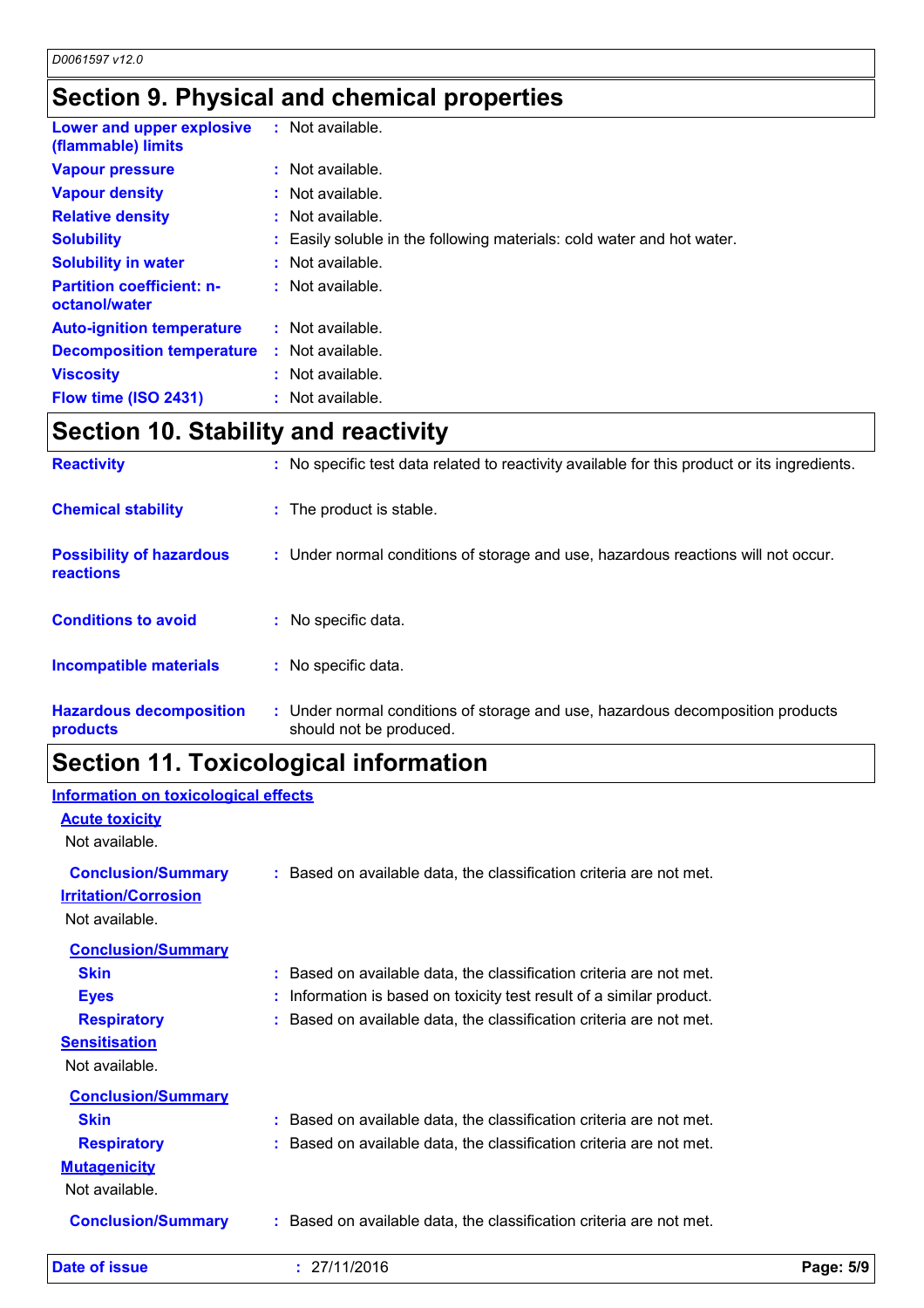# **Section 11. Toxicological information**

| <b>Carcinogenicity</b><br>Not available.                                    |                                                                                            |  |
|-----------------------------------------------------------------------------|--------------------------------------------------------------------------------------------|--|
| <b>Conclusion/Summary</b>                                                   | : Based on available data, the classification criteria are not met.                        |  |
| <b>Reproductive toxicity</b>                                                |                                                                                            |  |
| Not available.                                                              |                                                                                            |  |
| <b>Conclusion/Summary</b>                                                   | : Based on available data, the classification criteria are not met.                        |  |
| <b>Teratogenicity</b>                                                       |                                                                                            |  |
| Not available.                                                              |                                                                                            |  |
| <b>Conclusion/Summary</b>                                                   | : Based on available data, the classification criteria are not met.                        |  |
| <b>Specific target organ toxicity (single exposure)</b>                     |                                                                                            |  |
| Not available.                                                              |                                                                                            |  |
| <b>Specific target organ toxicity (repeated exposure)</b><br>Not available. |                                                                                            |  |
|                                                                             |                                                                                            |  |
| <b>Aspiration hazard</b><br>Not available.                                  |                                                                                            |  |
|                                                                             |                                                                                            |  |
| Information on likely routes : Not available.                               |                                                                                            |  |
| of exposure                                                                 |                                                                                            |  |
| <b>Potential acute health effects</b>                                       |                                                                                            |  |
| <b>Eye contact</b>                                                          | : No known significant effects or critical hazards.                                        |  |
| <b>Inhalation</b>                                                           | No known significant effects or critical hazards.                                          |  |
| <b>Skin contact</b>                                                         | No known significant effects or critical hazards.                                          |  |
| <b>Ingestion</b>                                                            | : No known significant effects or critical hazards.                                        |  |
|                                                                             | <b>Symptoms related to the physical, chemical and toxicological characteristics</b>        |  |
| <b>Eye contact</b>                                                          | : No specific data.                                                                        |  |
| <b>Inhalation</b>                                                           | : No specific data.                                                                        |  |
| <b>Skin contact</b>                                                         | : No specific data.                                                                        |  |
| <b>Ingestion</b>                                                            | : No specific data.                                                                        |  |
|                                                                             | Delayed and immediate effects as well as chronic effects from short and long-term exposure |  |
| <b>Short term exposure</b>                                                  |                                                                                            |  |
| <b>Potential immediate</b><br>effects                                       | : Not available.                                                                           |  |
| <b>Potential delayed effects</b>                                            | : Not available.                                                                           |  |
| <b>Long term exposure</b>                                                   |                                                                                            |  |
| <b>Potential immediate</b><br>effects                                       | Not available.                                                                             |  |
| <b>Potential delayed effects</b>                                            | : Not available.                                                                           |  |
| <b>Potential chronic health effects</b>                                     |                                                                                            |  |
| Not available.                                                              |                                                                                            |  |
| <b>Conclusion/Summary</b>                                                   | Based on available data, the classification criteria are not met.                          |  |
| <b>General</b>                                                              | No known significant effects or critical hazards.                                          |  |
| <b>Carcinogenicity</b>                                                      | No known significant effects or critical hazards.                                          |  |
| <b>Mutagenicity</b>                                                         | No known significant effects or critical hazards.                                          |  |
| <b>Teratogenicity</b>                                                       | No known significant effects or critical hazards.                                          |  |
| <b>Developmental effects</b>                                                | No known significant effects or critical hazards.                                          |  |

**Date of issue :** 27/11/2016 **Page: 6/9**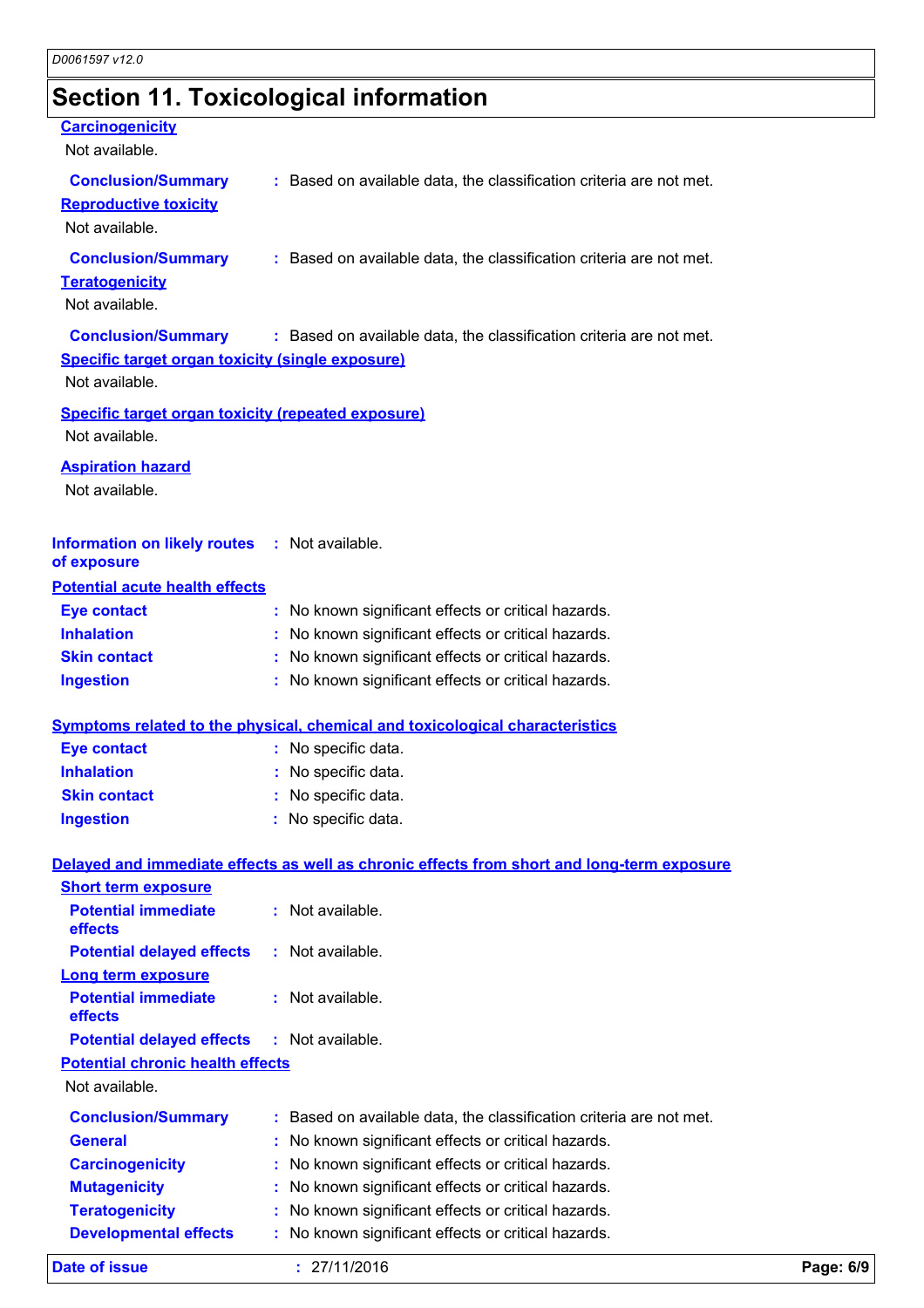## **Section 11. Toxicological information**

**Fertility effects** : No known significant effects or critical hazards.

### **Numerical measures of toxicity**

### **Acute toxicity estimates**

Not available.

## **Section 12. Ecological information**

#### **Toxicity**

Not available.

### **Persistence and degradability**

Not available.

### **Bioaccumulative potential**

Not available.

### **Mobility in soil**

**Soil/water partition coefficient (Koc) :** Not available.

### **Other adverse effects** : No known significant effects or critical hazards.

## **Section 13. Disposal considerations**

The generation of waste should be avoided or minimised wherever possible. Disposal of this product, solutions and any by-products should at all times comply with the requirements of environmental protection and waste disposal legislation and any regional local authority requirements. Dispose of surplus and nonrecyclable products via a licensed waste disposal contractor. Waste should not be disposed of untreated to the sewer unless fully compliant with the requirements of all authorities with jurisdiction. Waste packaging should be recycled. Incineration or landfill should only be considered when recycling is not feasible. This material and its container must be disposed of in a safe way. Empty containers or liners may retain some product residues. Avoid dispersal of spilt material and runoff and contact with soil, waterways, drains and sewers. **Disposal methods :**

### **14. Transport information**

| <b>Regulation</b> |                          | <b>UN number Proper shipping name</b> | <b>Classes</b> | PG* | Label | <b>Additional information</b> |
|-------------------|--------------------------|---------------------------------------|----------------|-----|-------|-------------------------------|
| <b>ADG</b>        | <b>Not</b><br>regulated. |                                       |                | ۰   |       |                               |
| <b>IMDG</b>       | Not<br>regulated.        |                                       |                |     |       |                               |
| <b>IATA</b>       | Not<br>regulated.        |                                       |                | ۰   |       |                               |

PG\* : Packing group

**Date of issue :** 27/11/2016 **Page: 7/9**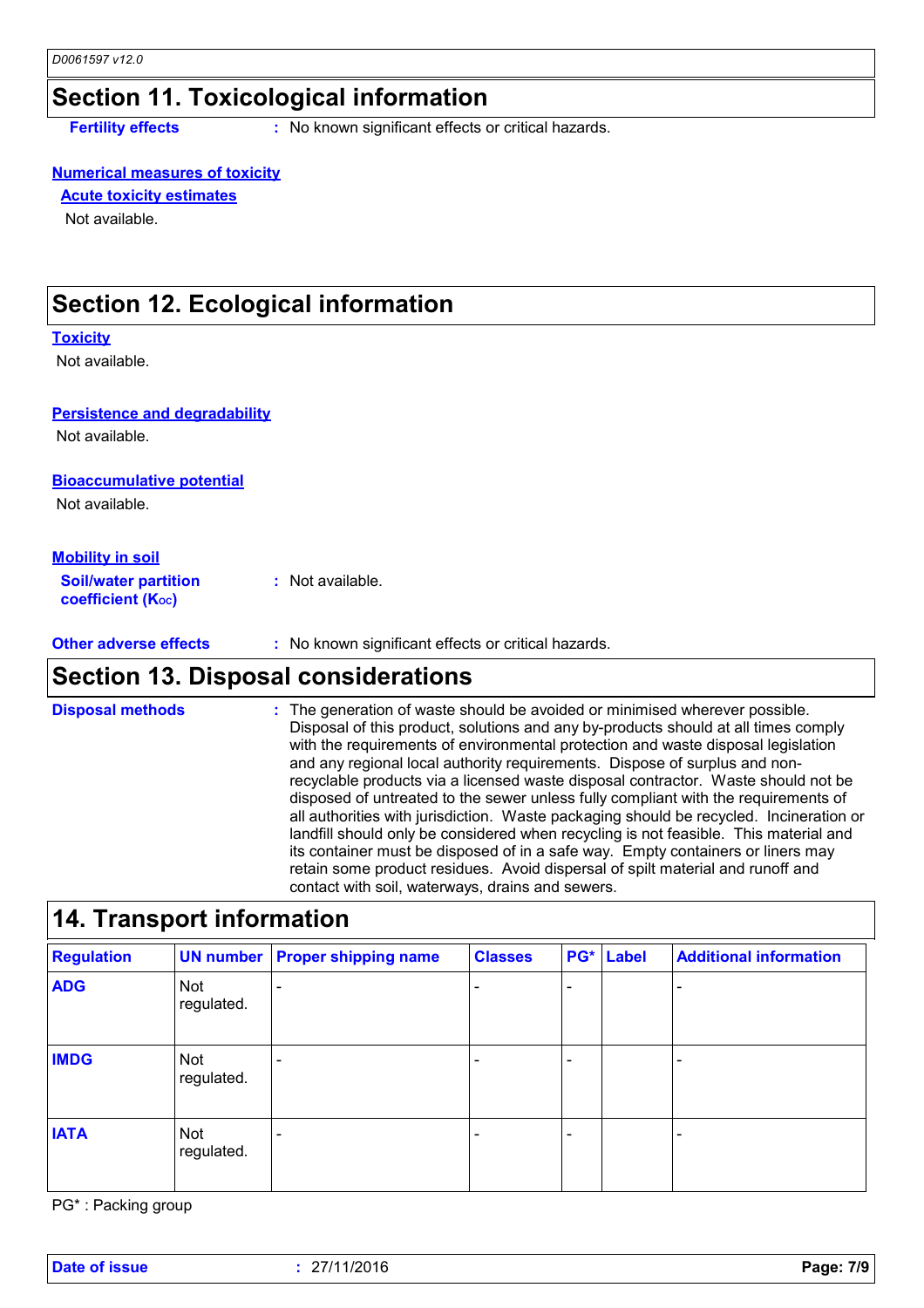## **14. Transport information**

**Special precautions for user Transport within user's premises:** always transport in closed containers that are **:** upright and secure. Ensure that persons transporting the product know what to do in the event of an accident or spillage.

## **Section 15. Regulatory information**

**Standard Uniform Schedule of Medicine and Poisons Model Work Health and Safety Regulations - Scheduled Substances** Not scheduled

No listed substance

This product has been approved by TGA Australia, Approval no.: Strawberry S/Free - AUST R 101403

This product has been approved by Medsafe New Zealand, Approval no.: Strawberry S/Free - TT50-2485/8

## **Section 16. Any other relevant information**

| <b>Key to abbreviations</b>                        | $:$ ADG = Australian Dangerous Goods<br>ATE = Acute Toxicity Estimate<br><b>BCF</b> = Bioconcentration Factor<br>IATA = International Air Transport Association<br>IBC = Intermediate Bulk Container<br><b>IMDG = International Maritime Dangerous Goods</b><br>UN = United Nations | GHS = Globally Harmonized System of Classification and Labelling of Chemicals<br>LogPow = logarithm of the octanol/water partition coefficient<br>MARPOL = International Convention for the Prevention of Pollution From Ships,<br>1973 as modified by the Protocol of 1978. ("Marpol" = marine pollution)<br>NOHSC = National Occupational Health and Safety Commission<br>SUSMP = Standard Uniform Schedule of Medicine and Poisons |  |  |
|----------------------------------------------------|-------------------------------------------------------------------------------------------------------------------------------------------------------------------------------------------------------------------------------------------------------------------------------------|---------------------------------------------------------------------------------------------------------------------------------------------------------------------------------------------------------------------------------------------------------------------------------------------------------------------------------------------------------------------------------------------------------------------------------------|--|--|
| Date of issue / Date of<br>revision                | : 27/11/2016                                                                                                                                                                                                                                                                        |                                                                                                                                                                                                                                                                                                                                                                                                                                       |  |  |
| <b>Revision comments</b>                           | : AUS GHS SDS                                                                                                                                                                                                                                                                       |                                                                                                                                                                                                                                                                                                                                                                                                                                       |  |  |
| <b>Version</b>                                     | : 12.2                                                                                                                                                                                                                                                                              |                                                                                                                                                                                                                                                                                                                                                                                                                                       |  |  |
| <b>Procedure used to derive the classification</b> |                                                                                                                                                                                                                                                                                     |                                                                                                                                                                                                                                                                                                                                                                                                                                       |  |  |
|                                                    | <b>Classification</b>                                                                                                                                                                                                                                                               | <b>Justification</b>                                                                                                                                                                                                                                                                                                                                                                                                                  |  |  |
| Not classified.                                    |                                                                                                                                                                                                                                                                                     |                                                                                                                                                                                                                                                                                                                                                                                                                                       |  |  |

**References :** Not available.

**Indicates information that has changed from previously issued version.**

**Notice to reader**